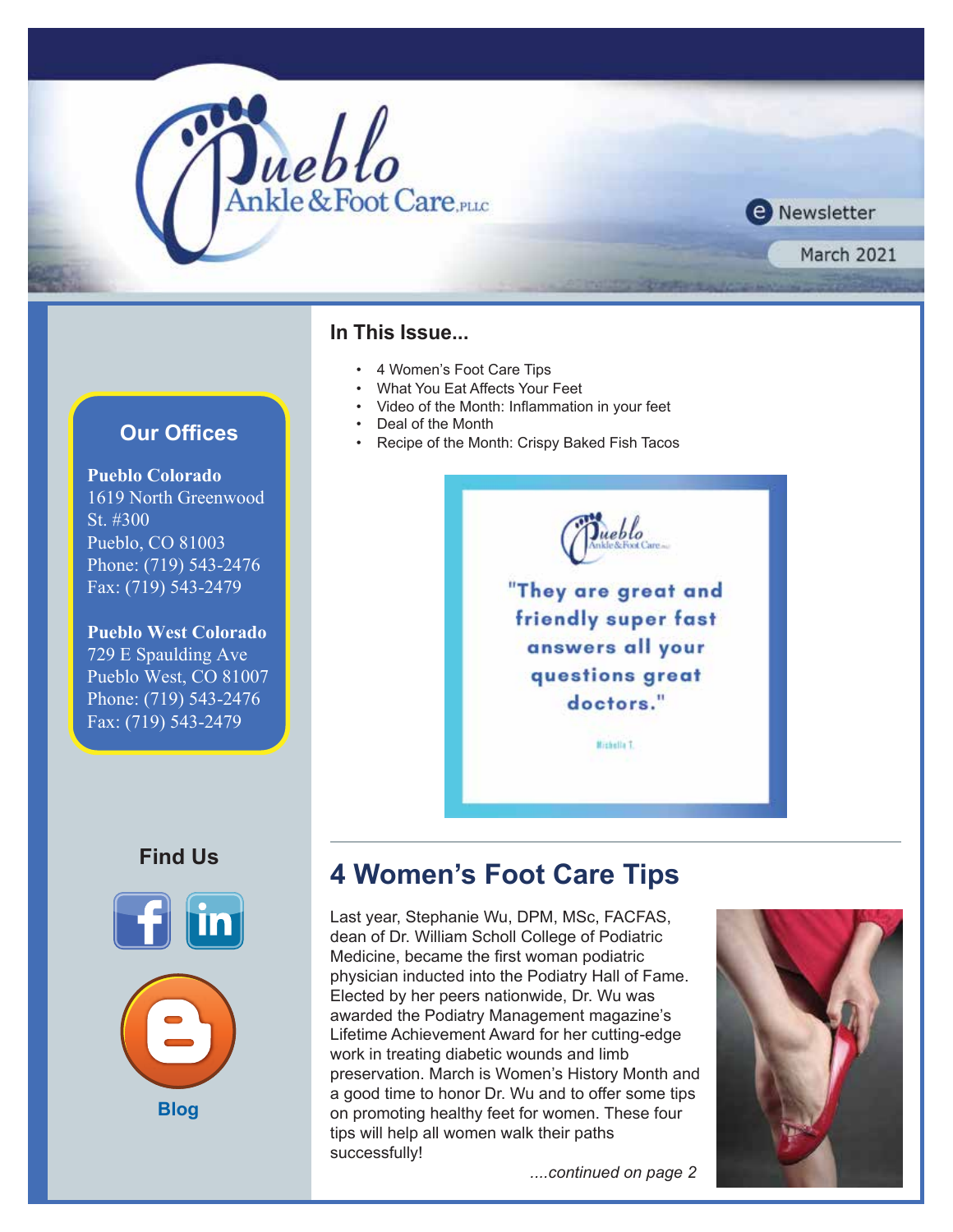# *....continued from page 1* **4 Women's Foot Care Tips**

### **History Foot Note**

#### **Lucky Feet**

The rabbit's foot, in most English-speaking countries and especially the United States and Great Britain, is considered a good luck charm. For the rabbit's foot to be effective, however, it must be carried on one's person.

Folklore often suggests that the left pocket is the best place to carry the left foot of a rabbit, but it is also common for them to be carried around the neck or in a pocketbook. Most rabbit foot owners are content with simply keeping it nearby.

Thanks to the ease in creating inexpensive and abundant imitations, they have proven to be quite common. However, genuine rabbit's feet are still prevalent, and many animal rights activists encourage this tradition to die out.

#### **Flirtatious Feet**

Did you know you can flirt with your feet? A UK study covered in the Telegraph found that when a woman is attracted to a man, she's likely to move her feet away from her body, in a more open stance. Signs she's not interested? Sitting cross-legged or with her feet tucked under her body.

And while men don't display attraction through their foot position, they also send emotional signals with their feet. Study author Geoffrey Beattie, PhD, found that men tend to move their feet more when they're nervous, while jittery women keep their feet still.

- 1. *Choose shoes wisely*—the vast majority of podiatric problems that women suffer from more than men are related to footwear choices. Spending prolonged time in high heels with narrow, pointy toe boxes can lead to toe deformities such as bunions and hammertoes. The pressure to the forefoot caused by forcing the foot forward can also lead to neuromas and sesamoiditis. Fashion boots can be another cause of foot pain because many of them do not have good arch support which can cause heel pain. The bottom line: be sure you are wearing shoes that fit, are well made, and provide the support and cushioning your feet need.
- 2. *Limit time in pantyhose*—wearing tight hose for extended periods can impede your circulation. It also tends to squeeze toes together which can increase the risk of ingrown toenails. Your feet also perspire more in pantyhose and this can create an environment where fungal infections like athlete's foot and fungal toenails flourish.
- 3. *Get enough calcium*—bone strength is a key component of foot health—especially since nearly 25% of the bones in your body are found in your feet. If the obvious sources of dairy products like milk, yogurt and cheese don't appeal to you, consider adding more dark leafy greens, canned salmon and sardines, almonds, and lentils to your menus.
- 4. *Inspect feet regularly*—perhaps the best way to ensure good podiatric health is to pay attention to your feet and examine them daily. Changes in skin color, growths or bumps, bruises, swelling or cuts that seem slow to heal may all indicate a potential foot problem developing. Most disorders are more easily and quickly treated in their early stages, so report anything unusual to your podiatrist promptly.

**Pueblo Ankle and Foot Care Guarantee: We will see any emergency foot and ankle condition same day**

# **What You Eat Affects Your Feet**

March is also National Nutrition Month and there's a clear relationship between your diet and your podiatric health. One of the most important ways is by how your food choices help you achieve or maintain an appropriate weight. Your feet must carry the weight of your entire body and extra pounds put extra strain on your knees, feet, and ankles. For every pound you gain or lose you increase or decrease the pressure on your knees by



up to 4 pounds. That shows that even losing a small amount of weight can significantly improve your lower extremity health. *....continued on page 3*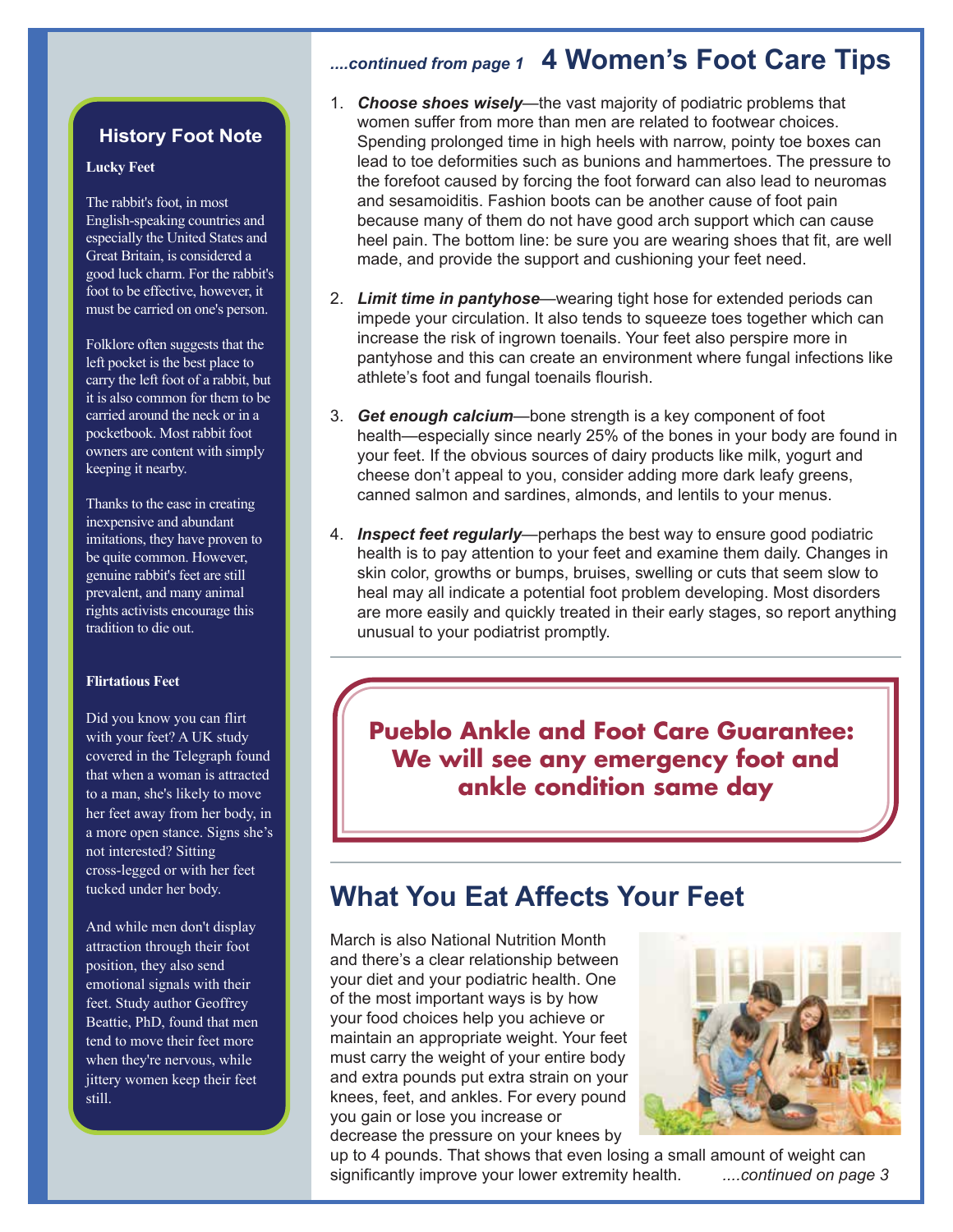# *....continued from page 2* **What You Eat Affects....**

Many patients are defeated before they even get started when considering a radical diet plan. The trick is to make small but significant changes and continue to improve your eating habits gradually but steadily. Below are some tips from the Academy of Dietetics and Nutrition:

- **Learn what your body needs.** If you are unsure of the number of calories or the types of foods you should eat, consult your physician or a registered dietician to learn about what your body needs. Nutritional needs change based on your age, sex, and level of physical activity.
- **Eat a wide variety of foods from healthful food groups.** Aiming to include a rainbow of fruits and vegetables and a variety of lean sources of protein and low-fat dairy products will ensure you get all the nutrients you need.
- **Learn to read labels.** By law, the packaged foods you buy will have the nutrition information displayed on the label. You can learn the amount of sugar, fat, sodium, and other nutritional data about foods that can help you make better choices. By comparing labels, you will see that even the same product—tomato sauce, for example—may have varying amounts of sugar depending on the brand you pick.
- **Drink plenty of water.** This will help you feel full and keep you hydrated.
- **Change your plate size.** Simply downsizing your plate will automatically reduce portion size. Try to avoid going back for seconds.

Making the effort to attain an appropriate weight will not only help your feet; it will improve the health of your entire body by reducing your risk of diabetes, heart disease, hypertension, and other diseases.

# **Video of the Month Inflammation in your feet**



### **Foot Funnies**

**Q: Why do** 

A: They'd rather jig than jog!



**leprechauns hate running?**

### **Trivia**

**The Ides of March is a famous day. What day is it?**

A. 3rd B. 5th C. 15th D. 31st

Answer: C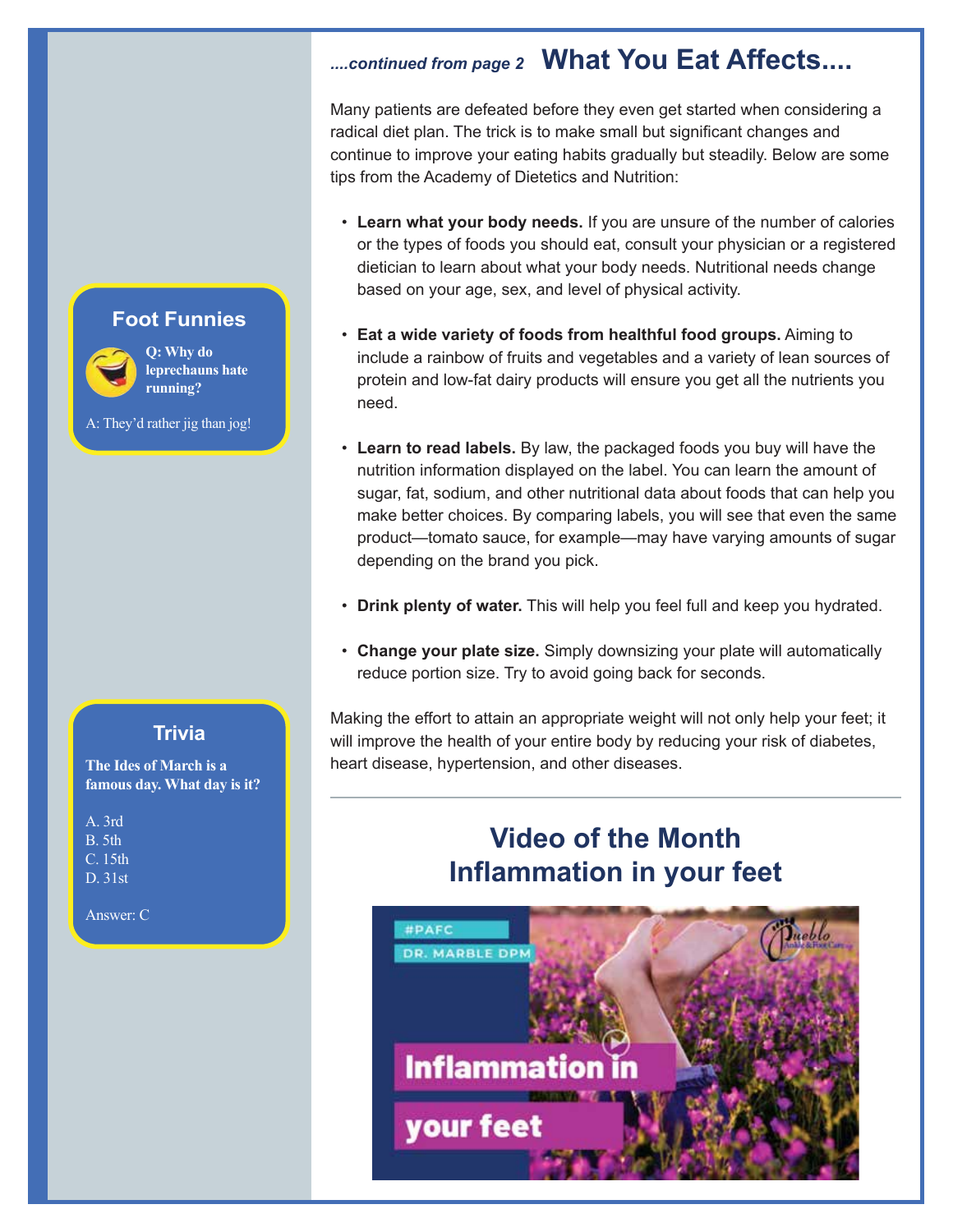

# **Recipe of the Month Crispy Baked Fish Tacos**

 This recipe is made with delicious panko-crusted fish, zesty cilantro-lime slaw, a super-simple chipotle crema, and whatever other favorite toppings you love most.

*To Make the Chipotle Crema:*

- 1/2 cup plain Greek yogurt (or mayo)
- 1 chipotle chile in adobo sauce
- 1 tablespoon lime juice
- 1/4 teaspoon fine sea salt

### *To Make the Cilantro Lime Slaw*

- 1 cup plain Greek yogurt
- 1/2 cup tightly packed fresh cilantro
- 1/4 cup freshly squeezed lime juice
- 1/2 teaspoon ground cumin
- 1/2 teaspoon fine sea salt
- 1/4 teaspoon freshly cracked black pepper
- 3 green onions (just the green parts)
- 2 garlic cloves
- (optional) 1 jalapeño or serrano pepper, stemmed and cored
- 1 (14-ounce) bag cole slaw mix (about 7–8 cups)



*....continued on page 5*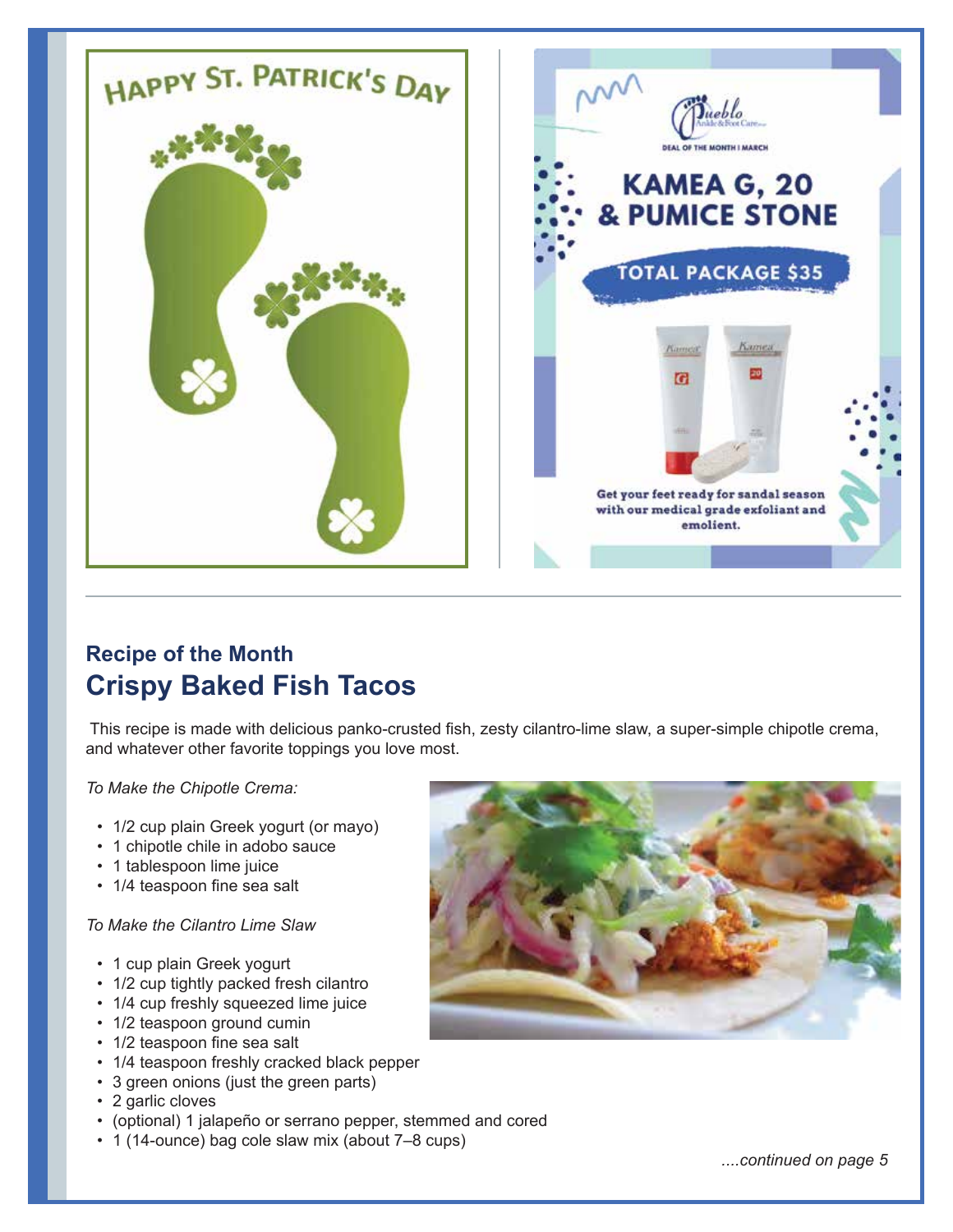## *....continued from page 4* **Recipe of the Month**

### *To Make the Fish:*

- 1 cup panko breadcrumbs
- 2 teaspoons chili powder
- 1 teaspoon garlic powder
- 1 teaspoon ground cumin
- 1 teaspoon fine sea salt
- 1/2 teaspoon freshly cracked black pepper
- 1 egg, whisked
- 1 1/2 pounds firm white fish, such as cod or halibut, cut into 2-inch pieces

### *To Assemble the Tacos:*

- 12 corn or flour tortillas, warmed
- 2 fresh avocados, peeled, pitted, and sliced
- 1 batch Cilantro Lime Slaw
- Optional toppings: chopped fresh cilantro, sliced jalapeños, crumbled queso fresco, sliced radishes, sliced red onions, etc.

### **INSTRUCTIONS**

### *To Make the Chipotle Crema:*

1. Combine all ingredients in a blender and puree until smooth. Set aside until ready to use.

### *To Make the Cilantro Lime Slaw:*

- 1. Combine the Greek yogurt, cilantro, lime juice, cumin, salt, black pepper, green onions, garlic, and jalapeño (if using) in a blender or food processor. Pulse briefly a few times until the mixtures is combined.
- 2. Place the cole slaw mix in a large mixing bowl. Drizzle the sauce on top of the cole slaw, then toss until the mixture is evenly combined. Season with extra pepper and/or lime juice if needed.
- 3. Serve immediately or cover and refrigerate for up to 24 hours.

### *To Make the Fish:*

- 1. Heat oven to 375°F. Spread the panko out in an even layer on a medium baking sheet. Bake for 5-7 minutes, giving the pan a gentle shake halfway through, until the panko is toasted and golden brown. (Keep a close eye on the panko so that it does not burn.) Transfer the panko to a medium bowl, and dust off the baking sheet for future use.
- 2. Add chili powder, garlic powder, cumin, salt, pepper to the bowl with the panko, then whisk the mixture until combined.
- 3. Now, set up an assembly line with the (1) fish, (2) whisked egg, (3) panko mixture and (4) parchment-covered baking sheet. Using your right hand, dip a piece of fish in the egg so that it is coated on all sides. Then, using your left hand, transfer the fish to the panko mixture and gently press it on so that the fish is coated on all sides. Using your left hand, transfer the fish to the baking sheet. Then repeat the process with the remaining fish.
- 4. Bake the fish for 10 minutes, or until it is cooked through and opaque and flakes easily with a fork. (Internal temperature should be 145°F.) Transfer baking sheet to a wire rack, then use a fork to roughly flake the fish into smaller pieces.

### *To Assemble the Tacos:*

 1. Fill a tortilla with a few spoonsful of the slaw, followed by the fish, and any desired toppings. Drizzle with the chipotle crema and serve immediately.

*Recipe courtesy of [gimmesomeoven.com](https://www.gimmesomeoven.com/)*